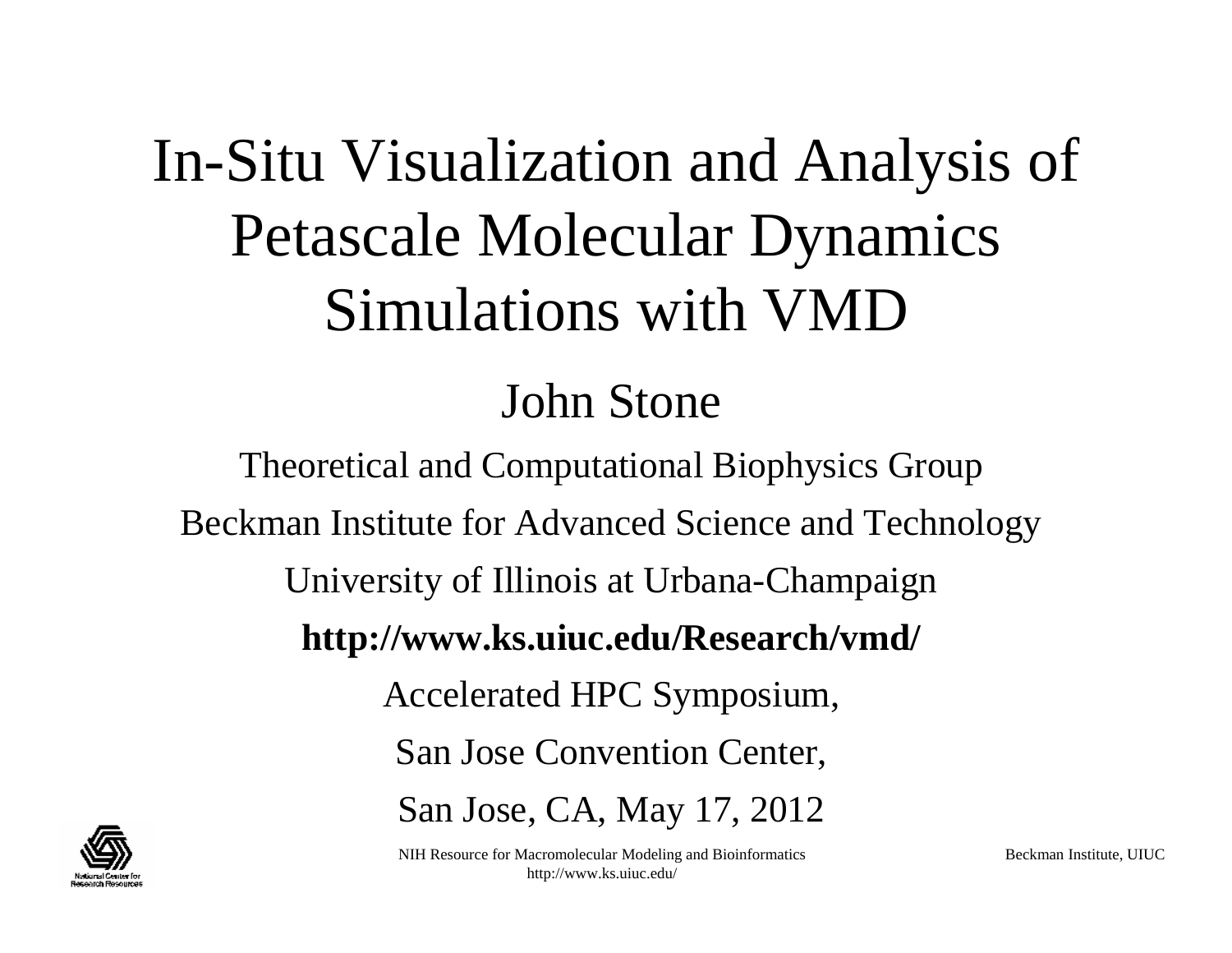# VMD – "Visual Molecular Dynamics"

- • Visualization and analysis of:
	- –molecular dynamics simulations
	- –quantum chemistry calculations
	- –particle systems and whole cells
	- –sequence data
- •User extensible w/ scripting and plugins
- •http://www.ks.uiuc.edu/Research/vmd/



Electrons in Vibrating Buckyball



 $\sim$  Modeling and Bioinformatics  $\sim$ Cryo-electron Microscopy Cellular Tomography,





Ribosome Sequences



Whole Cell Simulations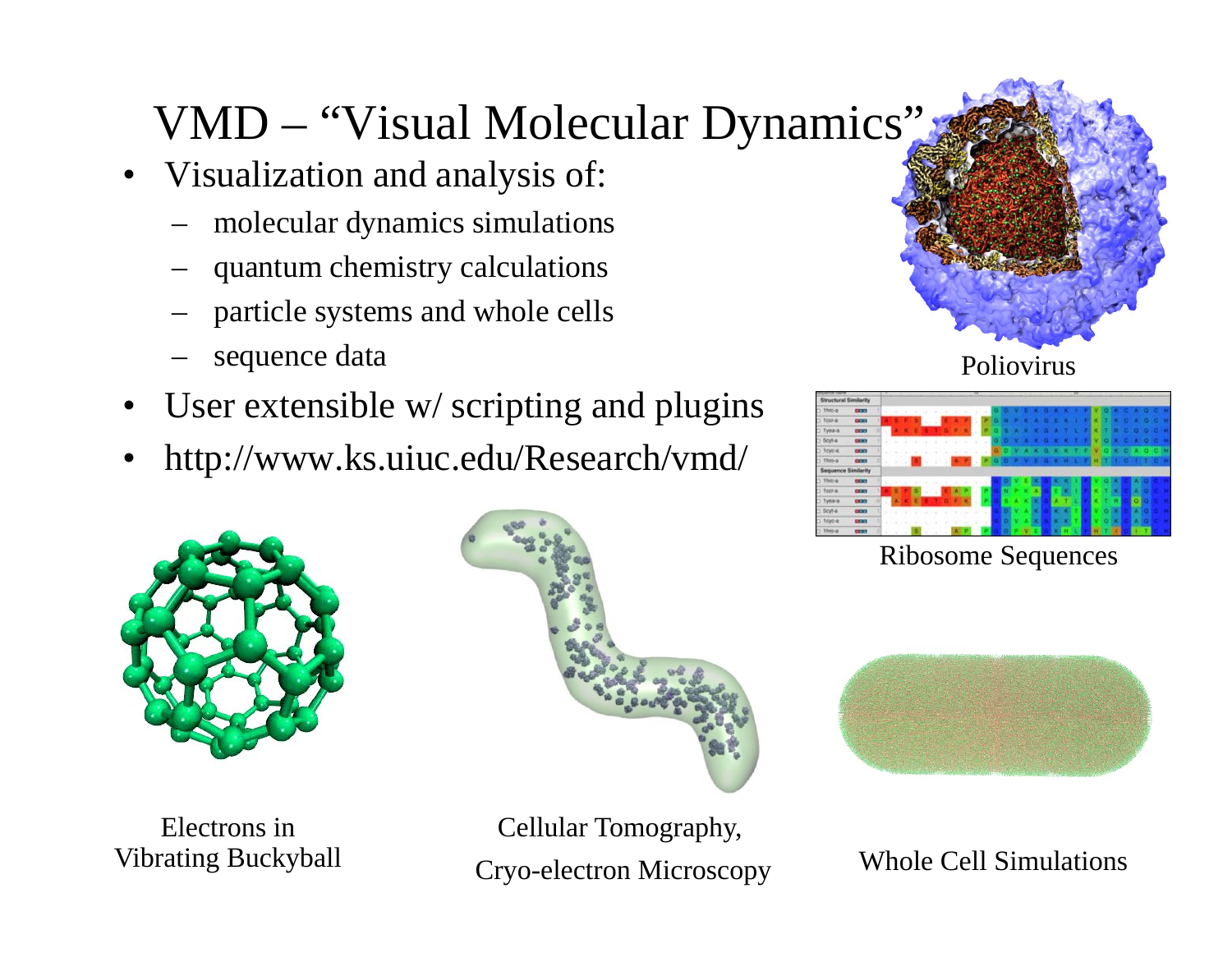## Molecular Visualization and Analysis Challenges for Petascale Simulations

- Very large structures (10M to over 100M atoms)
	- 12-bytes per atom per trajectory frame
	- 100M atom trajectory frame: 1200MB!
- Long-timescale simulations produce huge trajectories
	- MD integration timesteps are on the femtosecond timescale (10-15 sec) but many important biological processes occur on microsecond to millisecond timescales
	- Even storing trajectory frames infrequently, resulting trajectories frequently contain millions of frames
- Petabytes of data to analyze, far too large to move
- supercomputer where the data already resides • Viz and analysis must be done primarily on the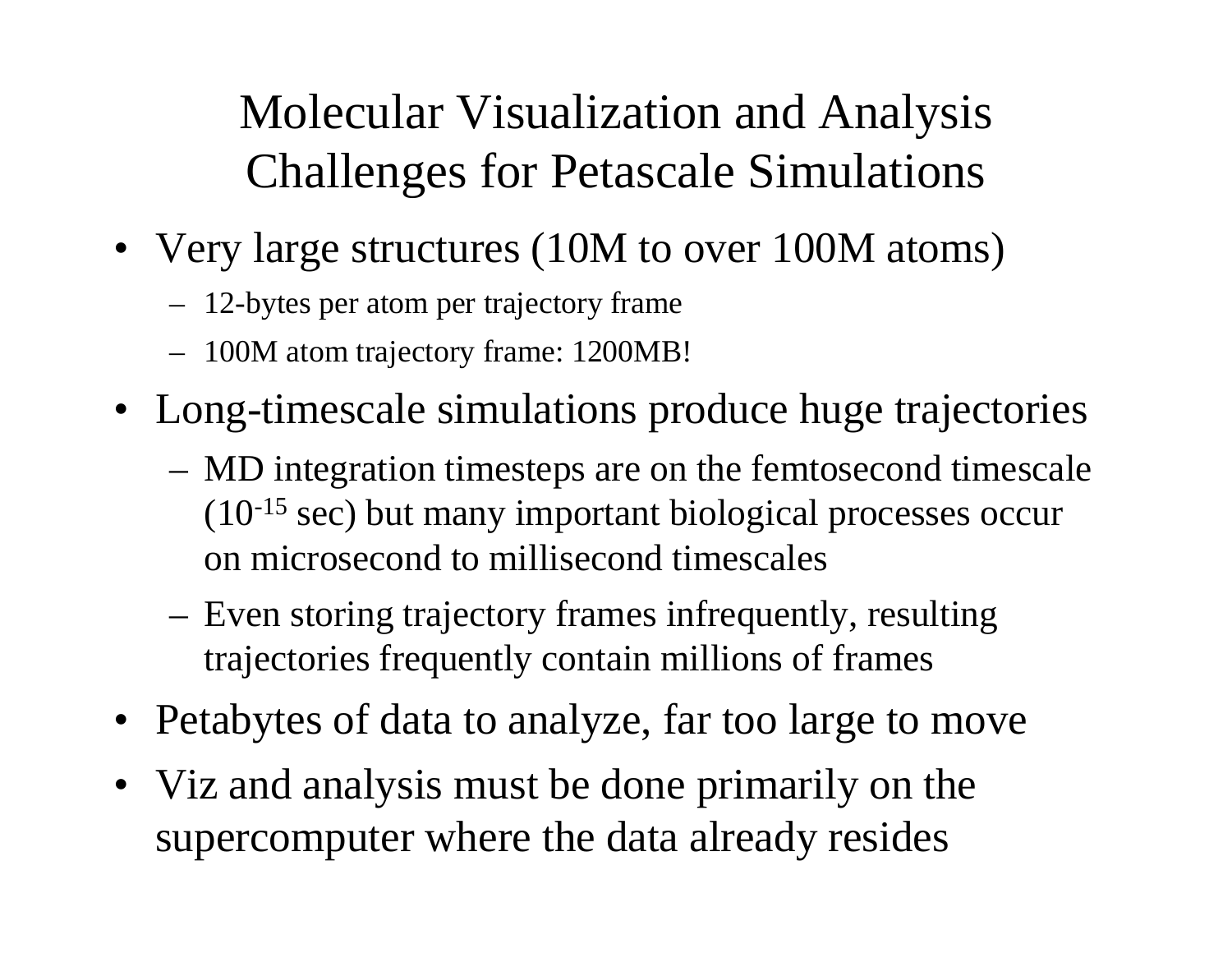## Approaches for Visualization and Analysis of Petascale Molecular Simulations with VMD

- Abandon conventional approaches, e.g. bulk download of trajectory data to remote viz/analysis machines
	- In-place processing of trajectories on the machine running the simulations
	- Use remote visualization techniques: Split-mode VMD with remote frontend instance, and back-end viz/analysis engine running in parallel on supercomputer
- Large-scale parallel analysis and visualization via distributed memory MPI version of VMD
- Exploit GPUs and other accelerators to increase per-node analytical capabilities, e.g. NCSA Blue Waters Cray XK6
- In-situ on-the-fly viz/analysis and event detection through direct communication with running MD simulation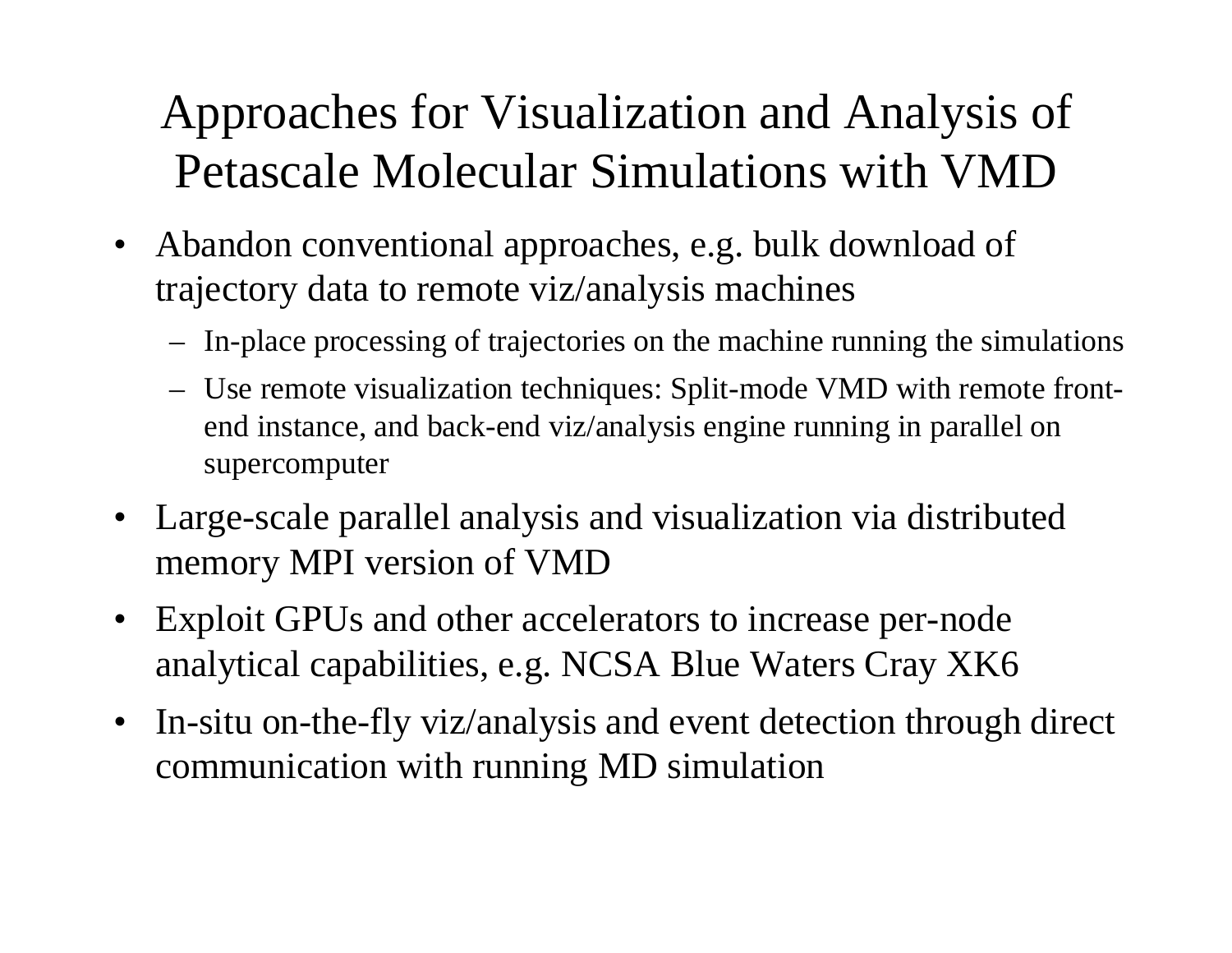#### Improved Support for Large Datasets in VMD

- • New structure building tools, file formats, and data structures enable VMD to operate efficiently up to 150M atoms
	- Up to 30% more memory efficient
	- Analysis routines optimized for large structures, up to 20x faster for calculations on 100M atom complexes where molecular structure traversal can represent a significant amount of runtime
	- New and revised graphical representations support smooth trajectory animation for multi-million atom complexes; VMD remains interactive even when displaying surface reps for 20M atom membrane patch
- •Uses multi-core CPUs and GPUs for the most demanding computations

20M atoms: membrane patch and solvent

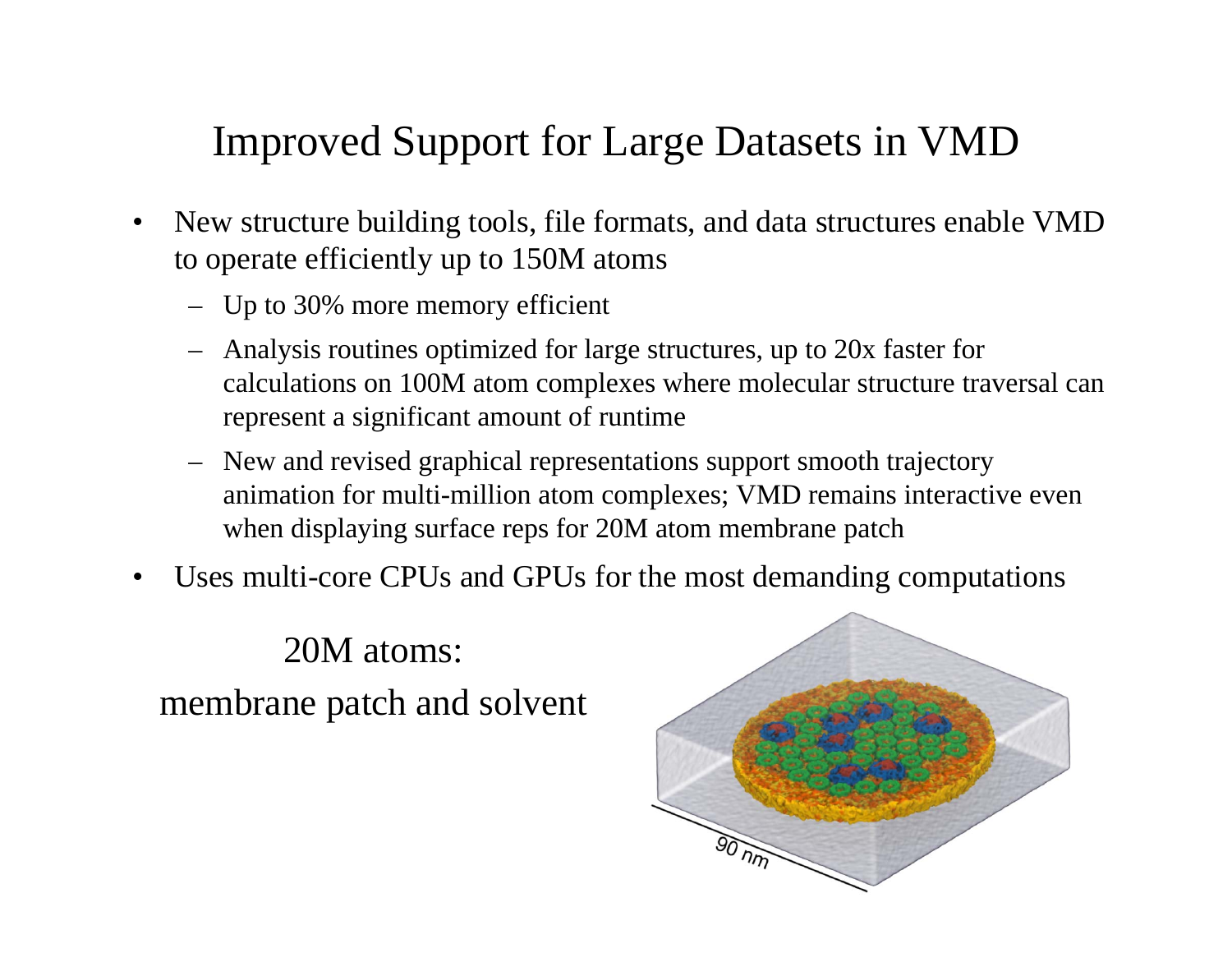#### New Interactive Display & Analysis of Terabytes of Data: Out-of-Core Trajectory I/O w/ Solid State Disks



#### Commodity SSD, SSD RAID

- • Timesteps loaded on-the-fly (out-of-core)
	- Eliminates memory capacity limitations, even for multi-terabyte trajectory files
	- – High performance achieved by new trajectory file formats, optimized data structures, and efficient I/O
- •Analyze long trajectories significantly faster
- •New SSD Trajectory File Format 2x Faster vs. Existing Formats

NIH Resource for Macromolecular Modeling and Bioinformatics *Lecture Notes in Computer Science*, 6939:1-12, 2011. **Immersive out-of-core visualization of large-size and long-timescale molecular dynamics trajectories.** J. Stone, K. Vandivort, and K. Schulten.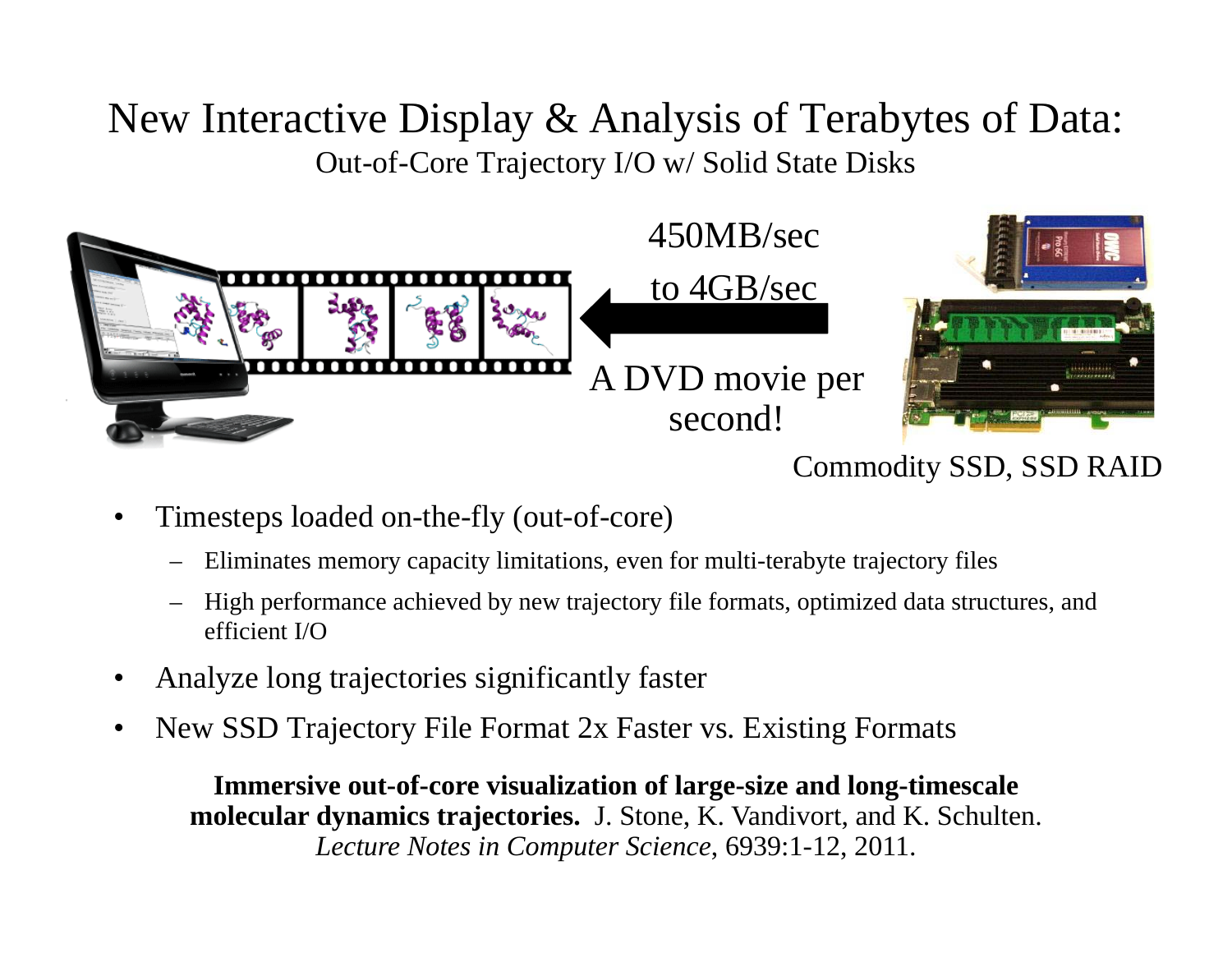#### VMD Out-of-Core Trajectory I/O Performance: SSD-Optimized Trajectory Format, 8-SSD RAID



Ribosome w/ solvent 3M atoms3 frames/sec w/ HD60 frames/sec w/ SSDsMembrane patch w/ solvent 20M atoms0.4 frames/sec w/ HD8 frames/sec w/ SSDsNew SSD Trajectory File Format 2x Faster vs. Existing Formats VMD I/O rate ~2.1 GB/sec w/ 8 SSDs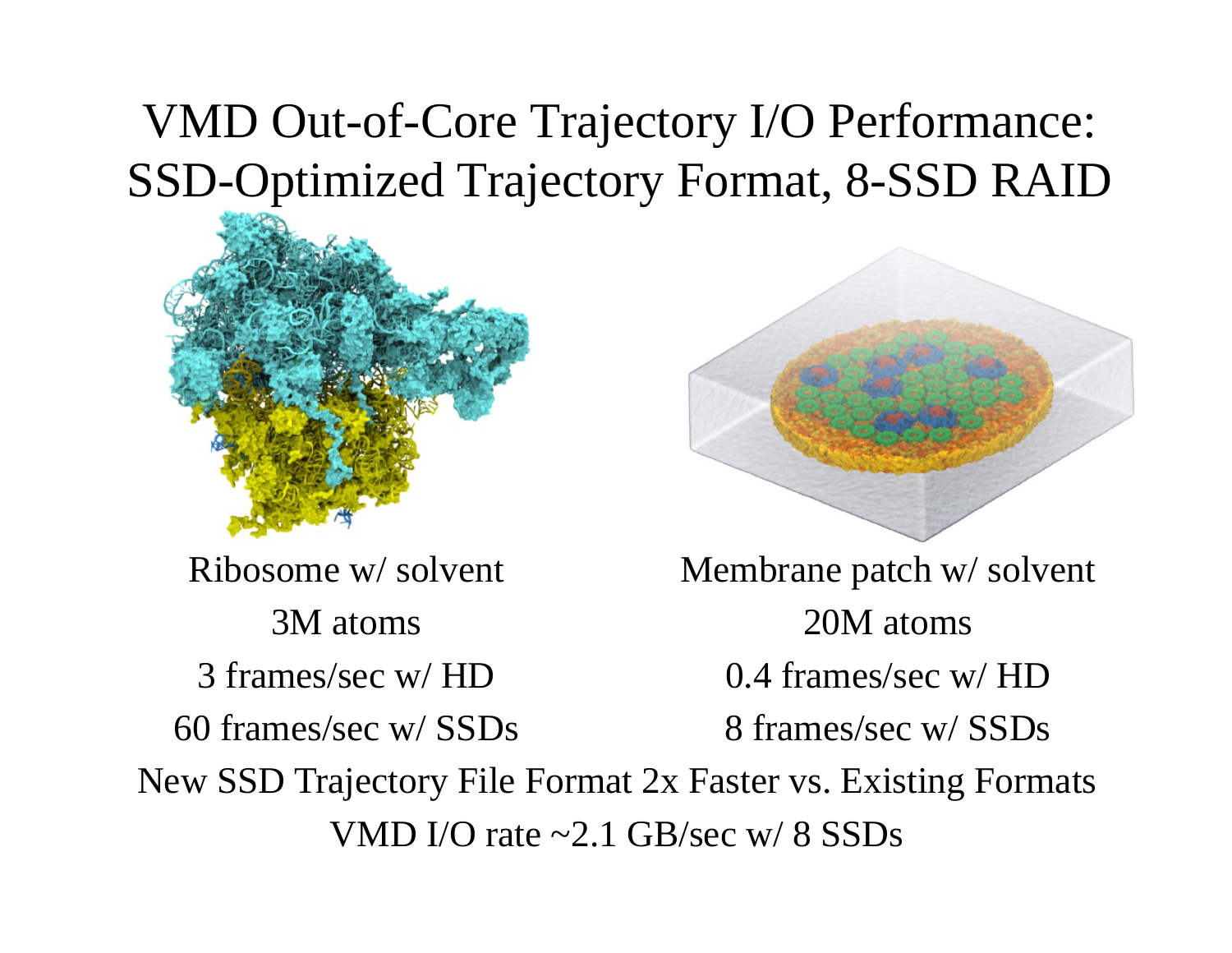#### Parallel VMD Analysis w/ MPI

- • Analyze trajectory frames, structures, or sequences in parallel supercomputers:
	- Parallelize user-written analysis scripts with minimum difficulty
	- Parallel analysis of independent trajectory frames
	- Parallel structural analysis using custom parallel reductions
	- Parallel rendering, movie making
- • Dynamic load balancing:
	- Recently tested with up to 15,360 CPU cores
- • **Supports GPU-accelerated clusters and supercomputers**



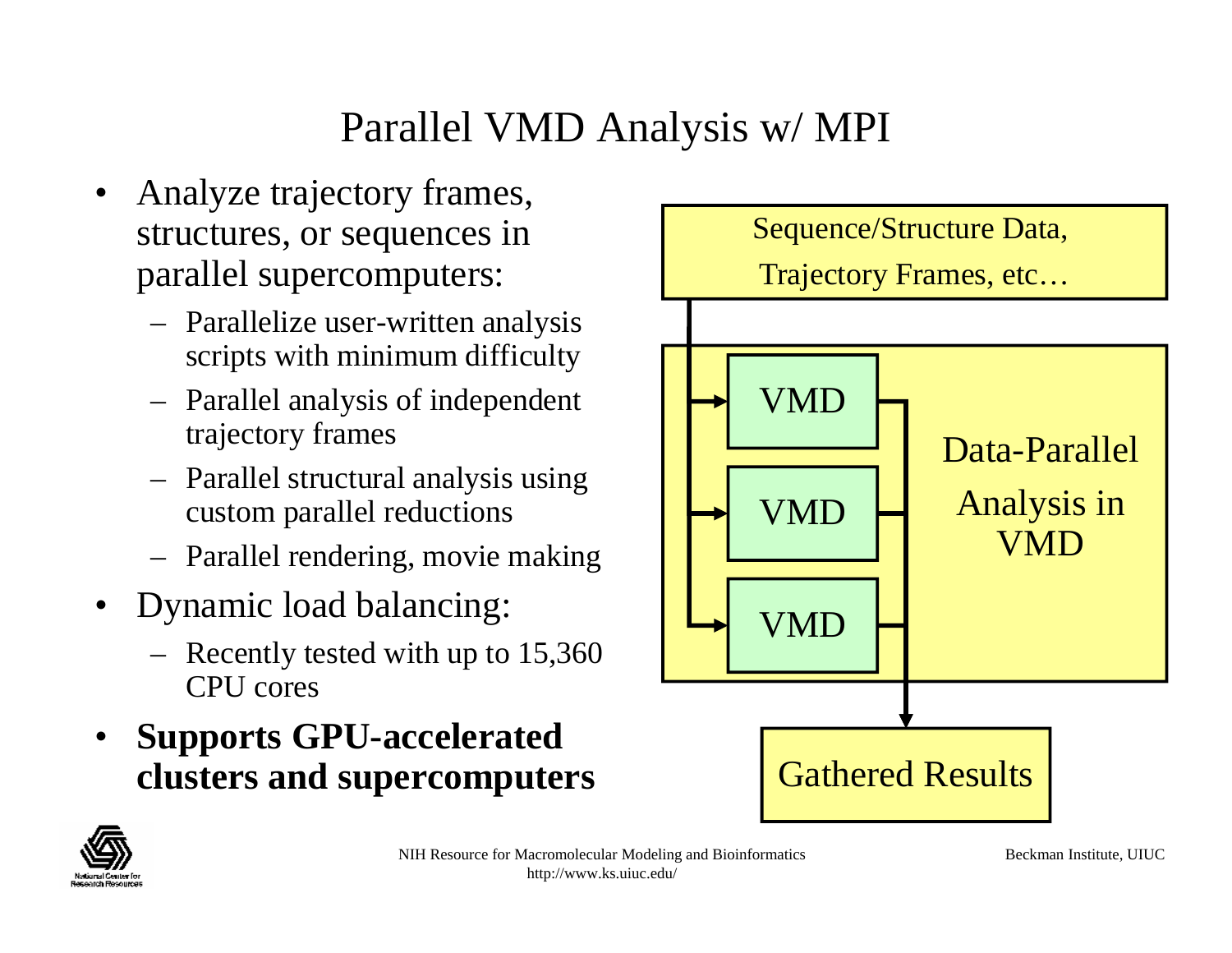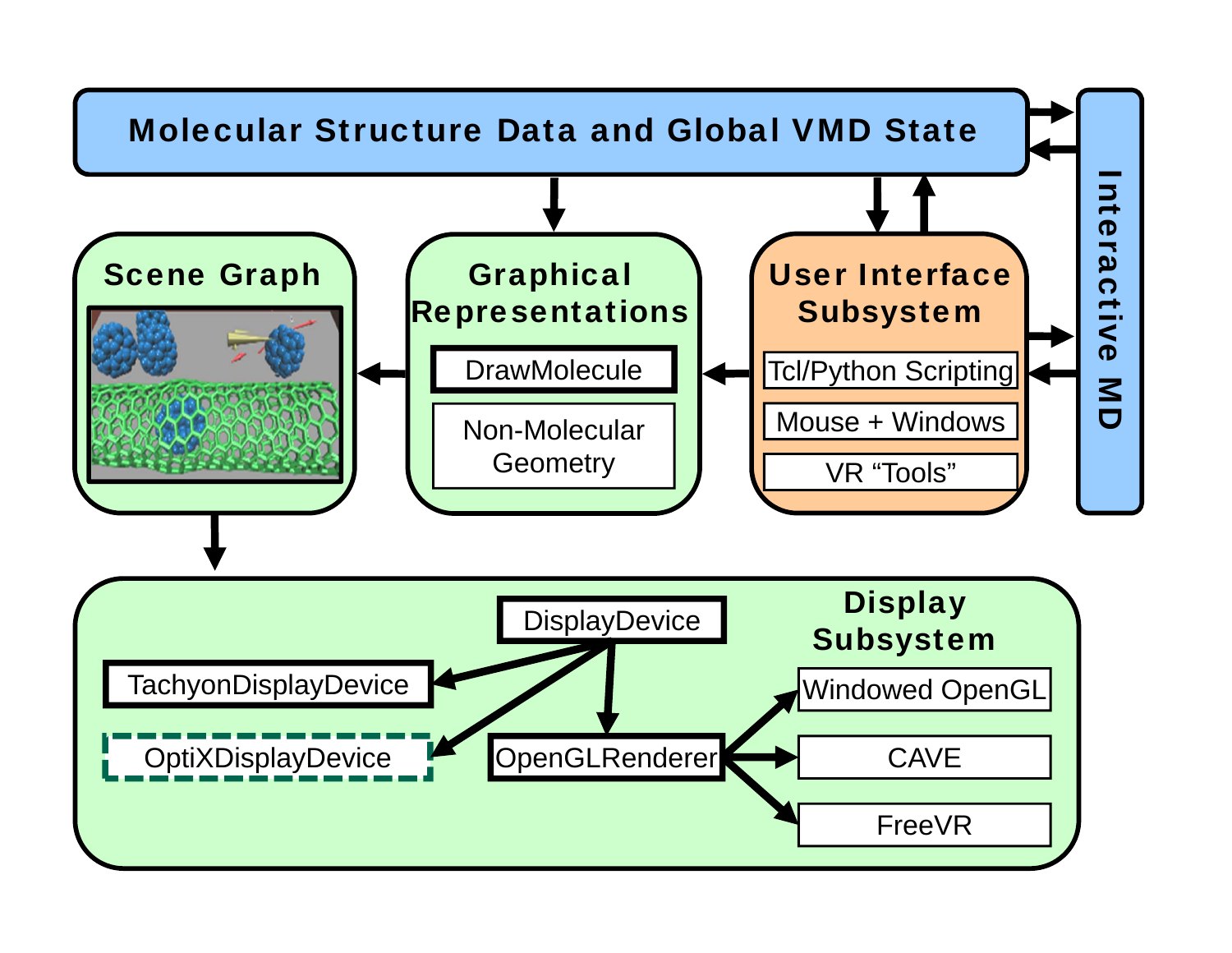# GPU Accelerated Trajectory Analysis and Visualization in VMD

| <b>GPU-Accelerated Feature</b>  | <b>Speedup vs.</b><br>single CPU core |
|---------------------------------|---------------------------------------|
| Molecular orbital display       | 120x                                  |
| Radial distribution function    | 92x                                   |
| Electrostatic field calculation | 44x                                   |
| Molecular surface display       | 40x                                   |
| Ion placement                   | 26x                                   |
| MDFF density map synthesis      | 26x                                   |
| Implicit ligand sampling        | 25x                                   |
| Root mean squared fluctuation   | 25x                                   |
| Radius of gyration              | 21x                                   |
| Close contact determination     | 20x                                   |
| Dipole moment calculation       | 15x                                   |





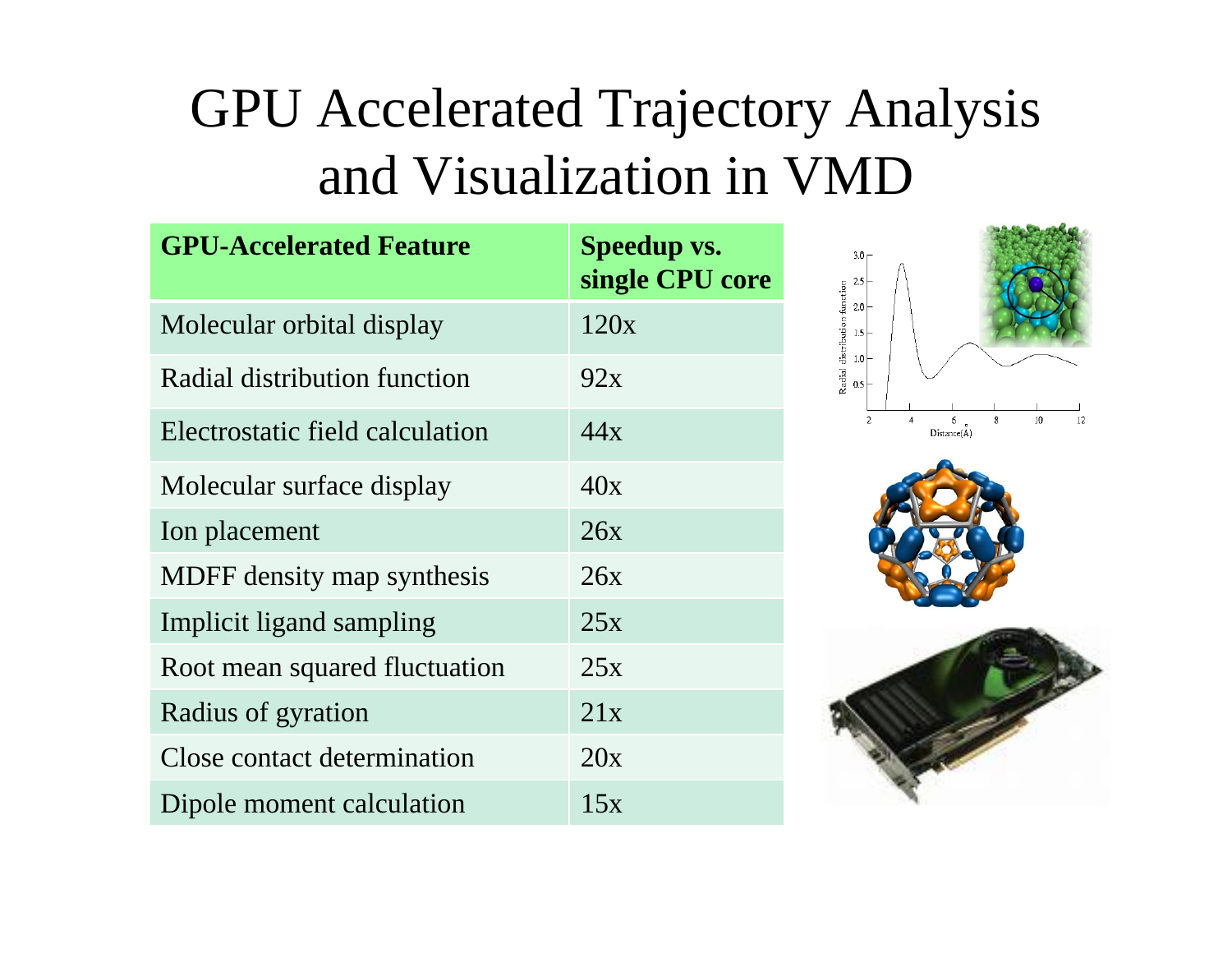# NCSA Blue Waters Early Science System Cray XK6 nodes w/ NVIDIA Tesla X2090

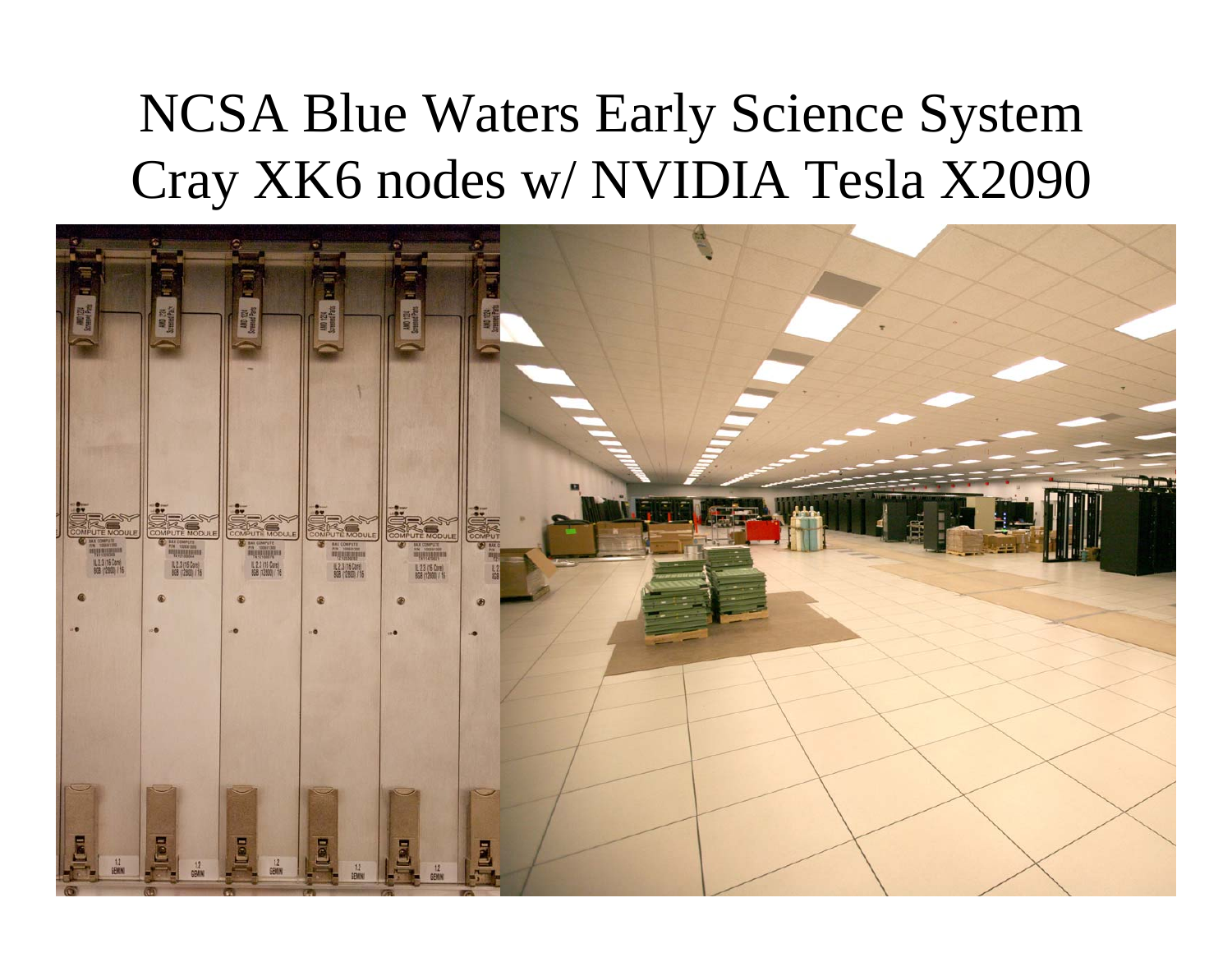# Time-Averaged Electrostatics Analysis on NCSA Blue Waters Early Science System

| <b>NCSA Blue Waters Node Type</b>                                                        | <b>Seconds per</b><br>trajectory frame for<br>one compute node |
|------------------------------------------------------------------------------------------|----------------------------------------------------------------|
| Cray XE6 Compute Node:<br>32 CPU cores (2xAMD 6200 CPUs)                                 | 9.33                                                           |
| <b>Cray XK6 GPU-accelerated Compute Node:</b><br>16 CPU cores + NVIDIA X2090 (Fermi) GPU | 2.25                                                           |
| Speedup for GPU XK6 nodes vs. CPU XE6 nodes                                              | <b>GPU</b> nodes are<br>4.15x faster overall                   |

Preliminary performance for VMD time-averaged electrostatics w/ Multilevel Summation Method on the NCSA Blue Waters Early Science System

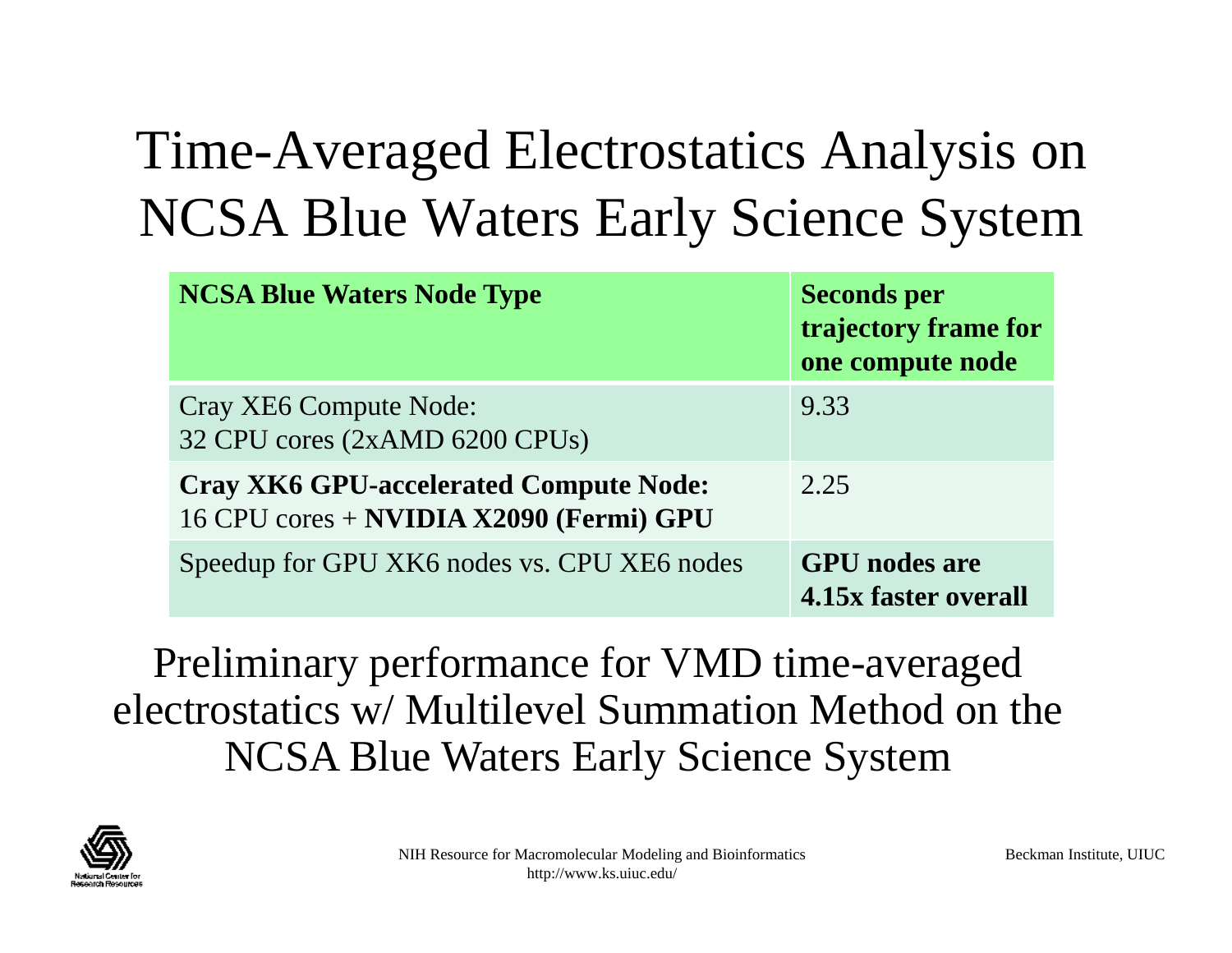# In-Situ Visualization and Analysis with VMD

- •Early prototype and testing phase
- $\bullet$  VMD supports live socket connection to running MD code
- $\bullet$  Custom user-written analysis scripts are triggered by callbacks as incoming frames arrive
- • Separate threads handle async. network I/O between MD code and "master" VMD instance, MPI broadcast or decomposition among peer VMD nodes
- $\bullet$  Perform real-time analysis processing of incoming frames to find rare events
	- Store the most "interesting" timesteps
	- Build summary analyses useful for accelerating interactive "Timeline" displays, and subsequent detailed batch mode analysis runs

Live, running MD simulation, e.g. NAMD running on thousands of compute nodes





Beckman Institute, UIUC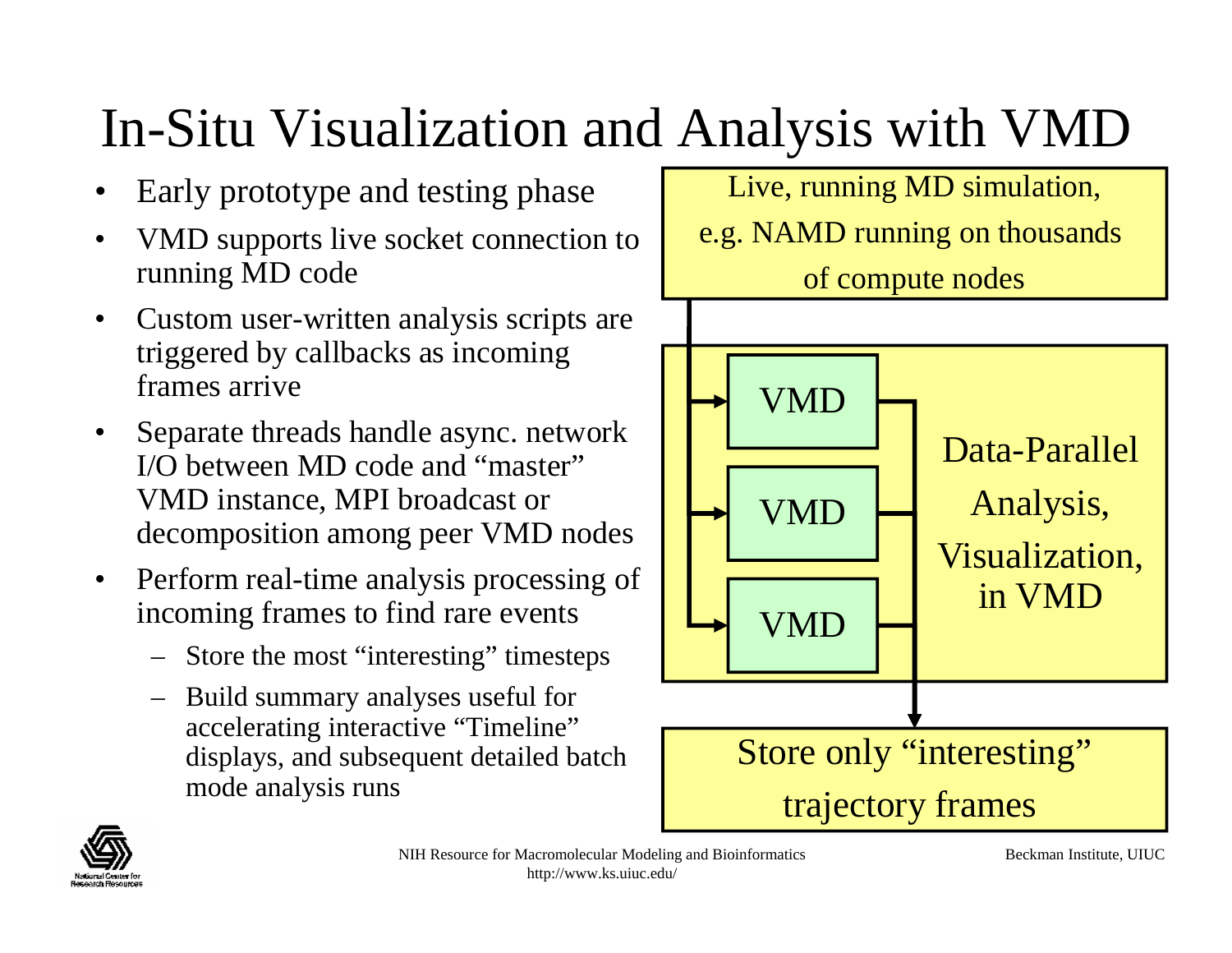# Acknowledgements

- Theoretical and Computational Biophysics Group, University of Illinois at Urbana-Champaign
- NCSA Blue Waters Team
- NCSA Innovative Systems Lab
- NVIDIA CUDA Center of Excellence, University of Illinois at Urbana-Champaign
- The CUDA team at NVIDIA
- NIH support: P41-RR005969

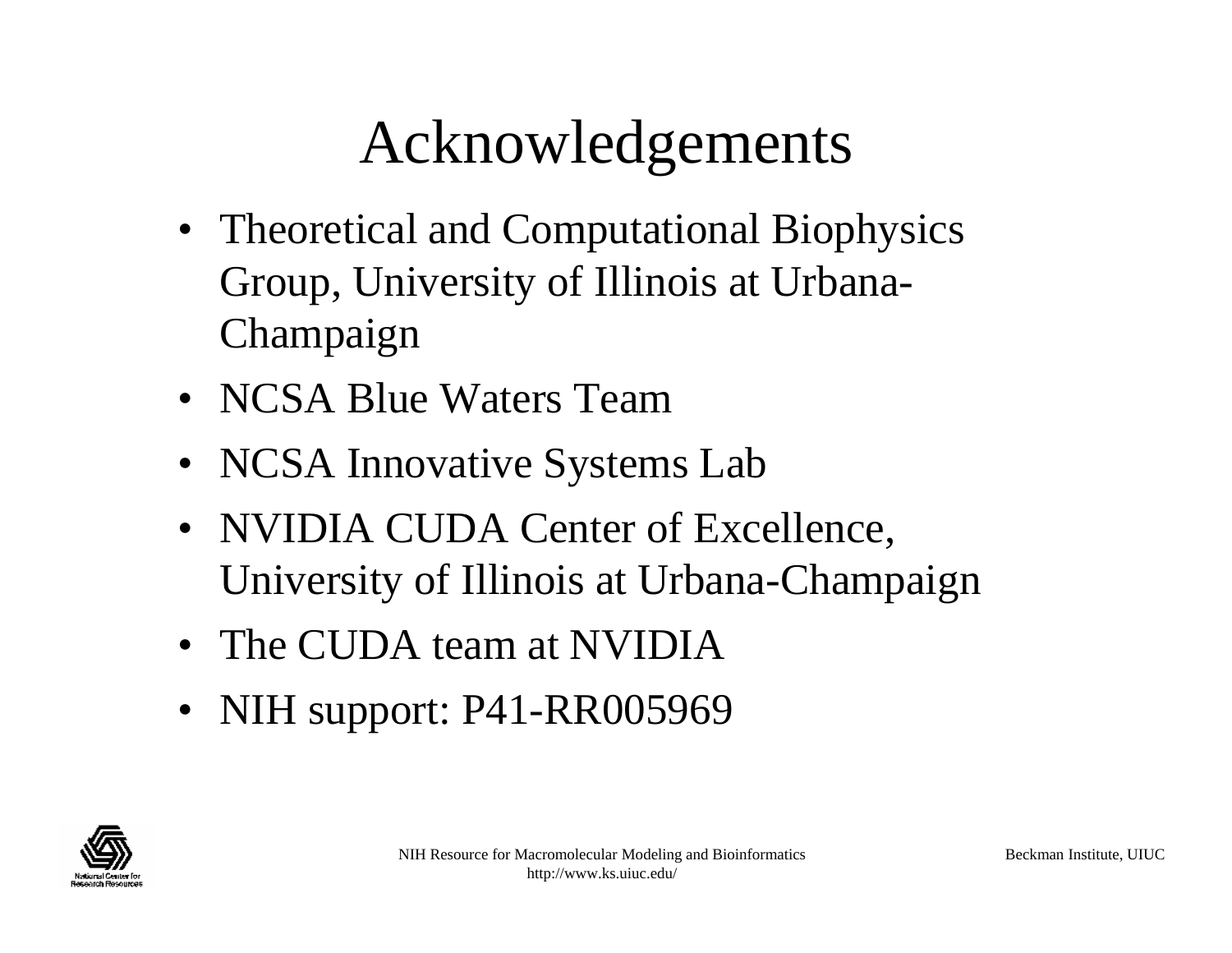# GPU Computing Publications http://www.ks.uiuc.edu/Research/gpu/

- $\bullet$  **Fast Visualization of Gaussian Density Surfaces for Molecular Dynamics and Particle System Trajectories.** M. Krone, J. Stone, T. Ertl, and K. Schulten. *In proceedings EuroVis 2012*, 2012. (In-press)
- $\bullet$  **Immersive Out-of-Core Visualization of Large-Size and Long-Timescale Molecular Dynamics Trajectories.** J. Stone, K. Vandivort, and K. Schulten. G. Bebis et al. (Eds.): *7th International Symposium on Visual Computing (ISVC 2011)*, LNCS 6939, pp. 1-12, 2011.
- $\bullet$  **Fast Analysis of Molecular Dynamics Trajectories with Graphics Processing Units – Radial Distribution Functions.** B. Levine, J. Stone, and A. Kohlmeyer. *J. Comp. Physics*, 230(9):3556-3569, 2011.

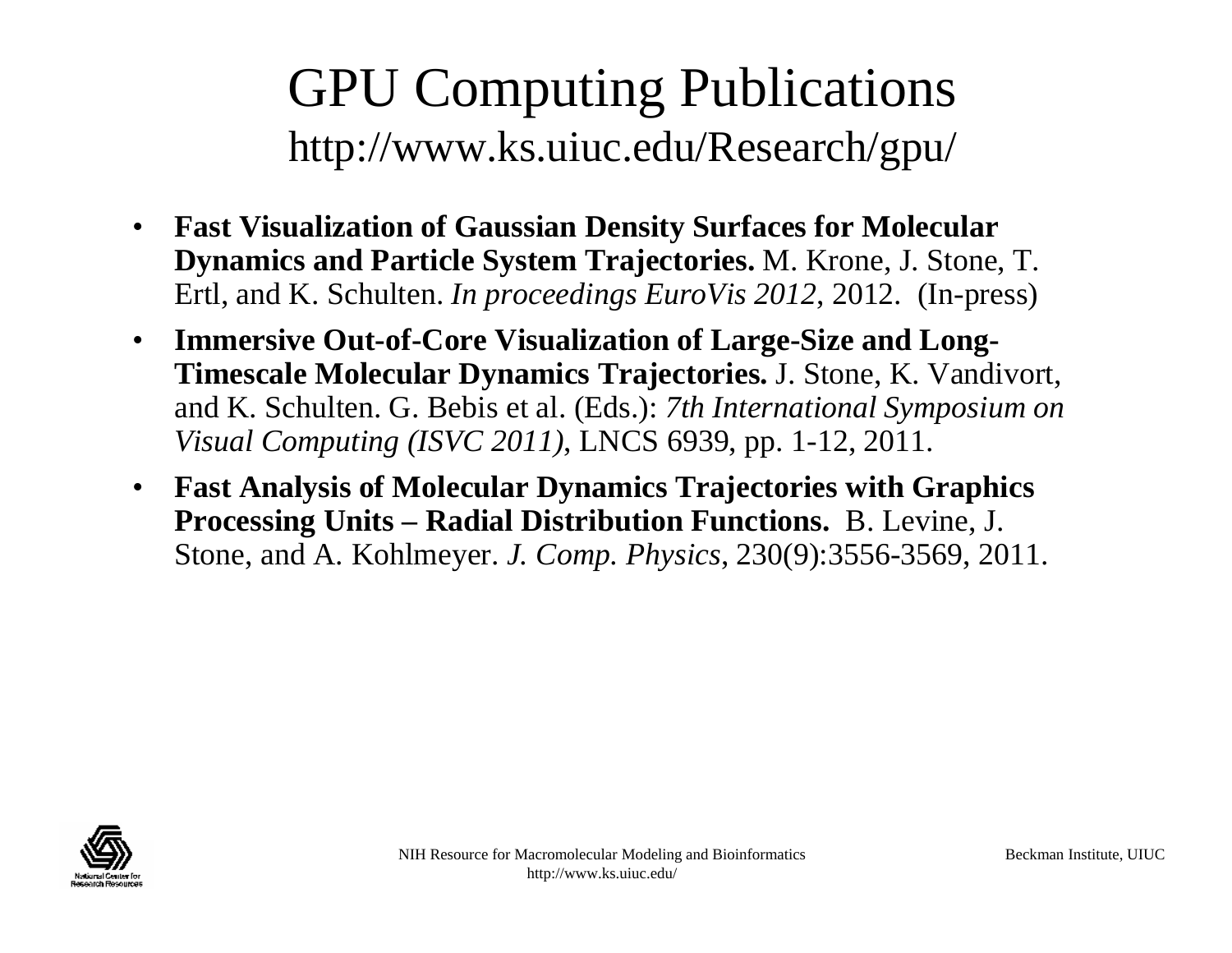# GPU Computing Publications http://www.ks.uiuc.edu/Research/gpu/

- $\bullet$  **Quantifying the Impact of GPUs on Performance and Energy Efficiency in HPC Clusters.** J. Enos, C. Steffen, J. Fullop, M. Showerman, G. Shi, K. Esler, V. Kindratenko, J. Stone, J Phillips. *International Conference on Green Computing,*  pp. 317-324, 2010.
- $\bullet$  **GPU-accelerated molecular modeling coming of age. J. Stone, D. Hardy, I. Ufimtsev, K. Schulten.** *J. Molecular Graphics and Modeling,* 29:116-125, 2010.
- $\bullet$  **OpenCL: A Parallel Programming Standard for Heterogeneous Computing. J. Stone, D. Gohara, G. Shi.** *Computing in Science and Engineering,* 12(3):66- 73, 2010.
- $\bullet$  **An Asymmetric Distributed Shared Memory Model for Heterogeneous Computing Systems**. I. Gelado, J. Stone, J. Cabezas, S. Patel, N. Navarro, W. Hwu. *ASPLOS '10: Proceedings of the 15th International Conference on Architectural Support for Programming Languages and Operating Systems,* pp. 347-358, 2010.

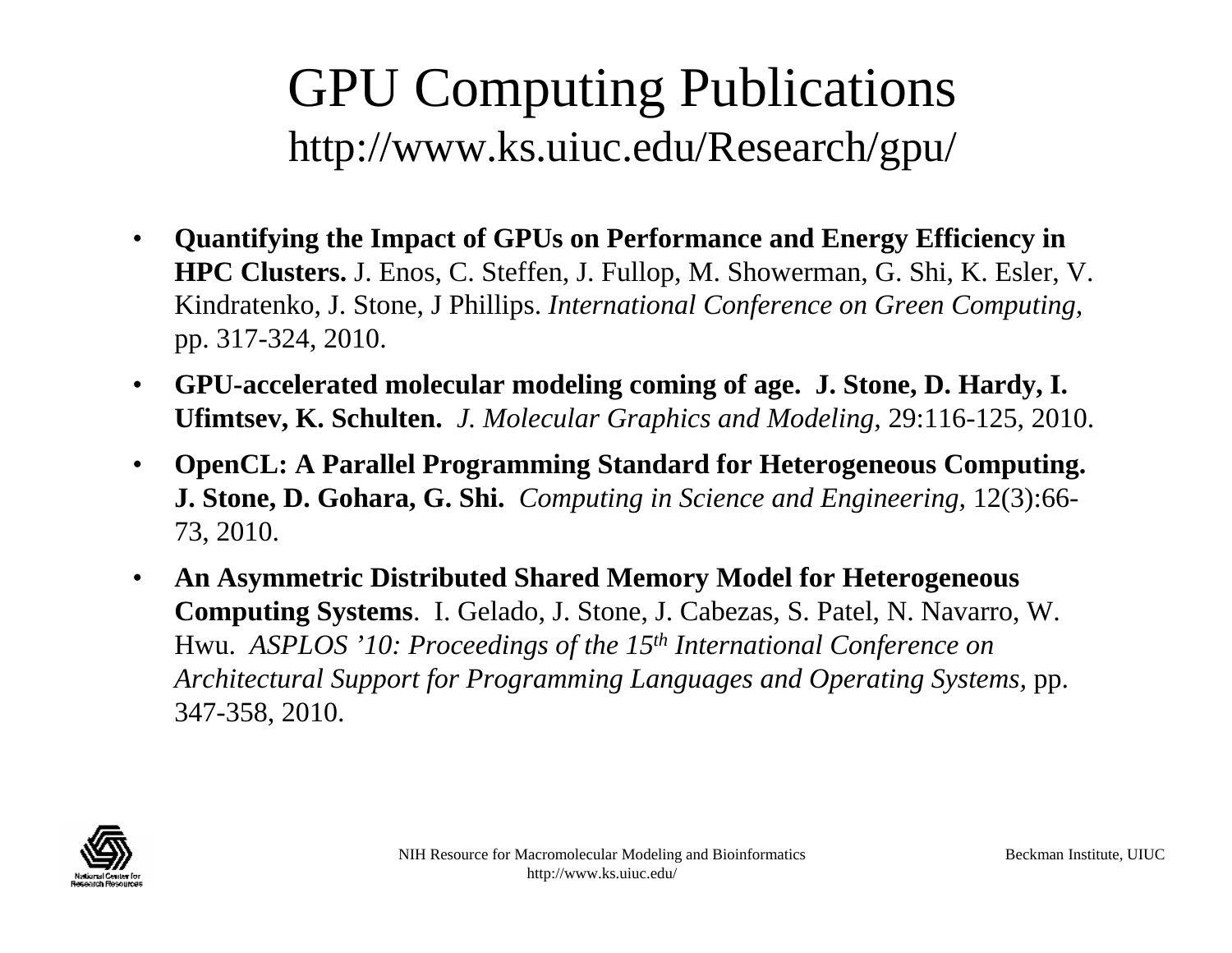# GPU Computing Publications http://www.ks.uiuc.edu/Research/gpu/

- $\bullet$  **GPU Clusters for High Performance Computing**. V. Kindratenko, J. Enos, G. Shi, M. Showerman, G. Arnold, J. Stone, J. Phillips, W. Hwu. *Workshop on Parallel Programming on Accelerator Clusters (PPAC),* In Proceedings IEEE Cluster 2009, pp. 1-8, Aug. 2009.
- $\bullet$  **Long time-scale simulations of in vivo diffusion using GPU hardware**. E. Roberts, J. Stone, L. Sepulveda, W. Hwu, Z. Luthey-Schulten. In *IPDPS'09: Proceedings of the 2009 IEEE International Symposium on Parallel & Distributed Computing*, pp. 1-8, 2009.
- $\bullet$  **High Performance Computation and Interactive Display of Molecular Orbitals on GPUs and Multi-core CPUs**. J. Stone, J. Saam, D. Hardy, K. Vandivort, W. Hwu, K. Schulten, *2nd Workshop on General-Purpose Computation on Graphics Pricessing Units (GPGPU-2), ACM International Conference Proceeding Series*, volume 383, pp. 9-18, 2009.
- $\bullet$  **Probing Biomolecular Machines with Graphics Processors**. J. Phillips, J. Stone. *Communications of the ACM,* 52(10):34-41, 2009.
- $\bullet$  **Multilevel summation of electrostatic potentials using graphics processing units**. D. Hardy, J. Stone, K. Schulten. *J. Parallel Computing*, 35:164-177, 2009.